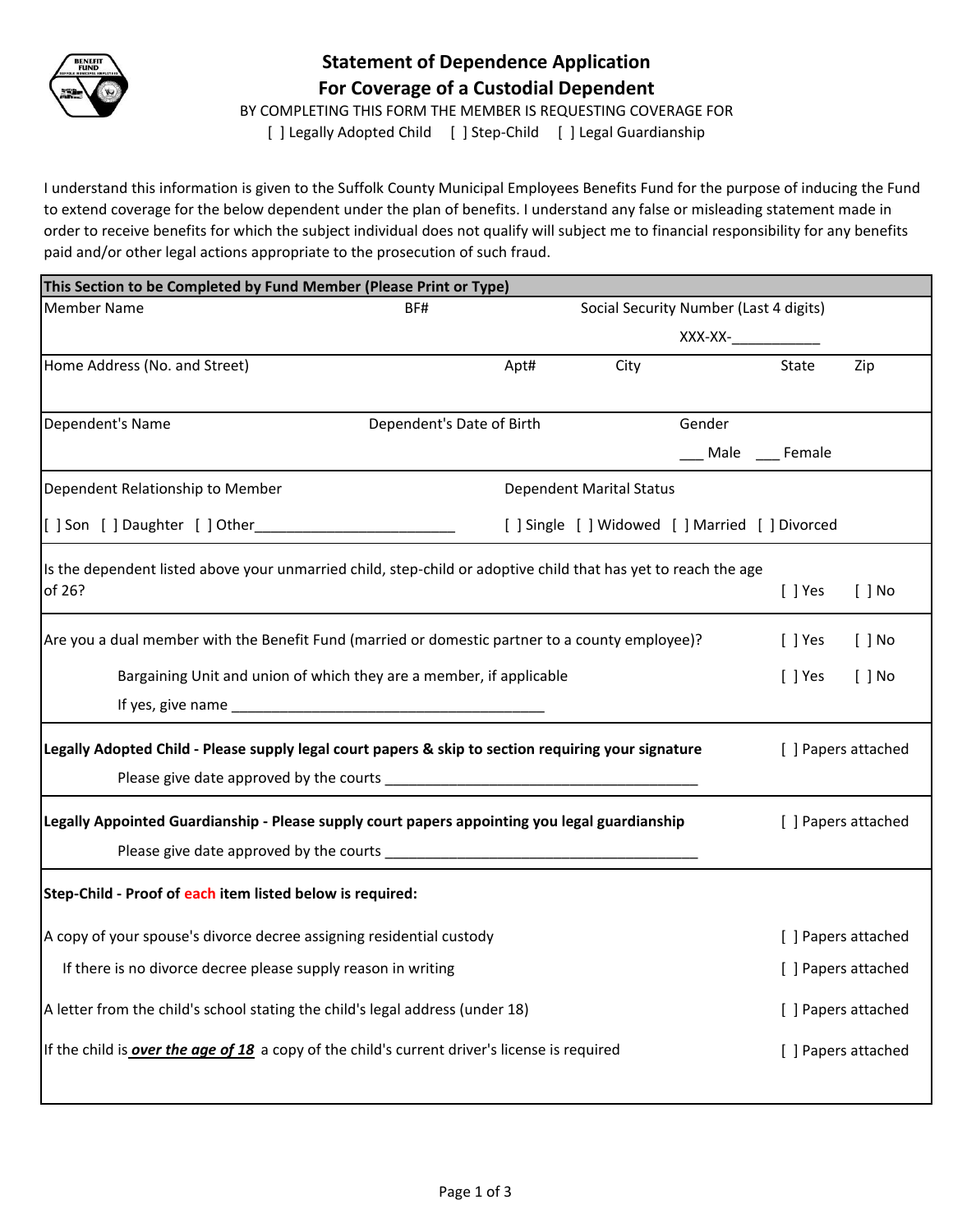| What percentage of the Dependent's support do you provide? ________%                                                                                                                                                                                                                                                                                                                                                                     |          |
|------------------------------------------------------------------------------------------------------------------------------------------------------------------------------------------------------------------------------------------------------------------------------------------------------------------------------------------------------------------------------------------------------------------------------------------|----------|
| Name other persons and/or agencies providing support and indicate what percentage:                                                                                                                                                                                                                                                                                                                                                       |          |
| Indicate types of coverage provided by source listed above (health, dental, optical, prescription, etc):                                                                                                                                                                                                                                                                                                                                 |          |
| Indicate name and address of other insurance carrier of benefit plan the dependent has other than yours:                                                                                                                                                                                                                                                                                                                                 |          |
| Does the dependent reside in your home?<br>$[ ]$ Yes<br>I I No                                                                                                                                                                                                                                                                                                                                                                           |          |
|                                                                                                                                                                                                                                                                                                                                                                                                                                          |          |
|                                                                                                                                                                                                                                                                                                                                                                                                                                          |          |
|                                                                                                                                                                                                                                                                                                                                                                                                                                          |          |
| FAILURE TO PROVIDE THE PROPER ATTACHMENTS MAY RESULT IN A DENIAL.<br>THE FUND RESERVES THE RIGHT TO REQUIRE ADDITIONAL INFORMATION.                                                                                                                                                                                                                                                                                                      |          |
| If you have any questions, please do not hesitate to contact Wendy Z, the Eligibility Coordinator,<br>at: 631-319-4099 ext. 321 or email at Wendyz@scmebf.org                                                                                                                                                                                                                                                                            |          |
| This information will be used in accordance with Section 96(1) of the Personal Privacy Protection Law, particularly subdivision (b), (e) and (f).<br>Failure to provide this information may result in denial of benefits. This information will be maintained by the Suffolk County Municipal Benefit<br>Fund. This office is responsible for these records and information contained therin may not be released without authorization. |          |
| This Section To Be Completed by Suffolk County Municipal Employees Benefit Fund                                                                                                                                                                                                                                                                                                                                                          |          |
| Effective date of ancillary benefits for above dependent: ______________________                                                                                                                                                                                                                                                                                                                                                         |          |
| Was previous SOD submitted? [ ] Yes [ ] No                                                                                                                                                                                                                                                                                                                                                                                               |          |
| Was dependent a late enrollment? [ ] Yes [ ] No                                                                                                                                                                                                                                                                                                                                                                                          |          |
| I have reviewed the documentation submitted and verified that the dependent meets eligibility requirements of the Plan.                                                                                                                                                                                                                                                                                                                  |          |
| [ ] Permanently approved<br>[ ] Temporarily approved to                                                                                                                                                                                                                                                                                                                                                                                  |          |
|                                                                                                                                                                                                                                                                                                                                                                                                                                          | SOD42519 |